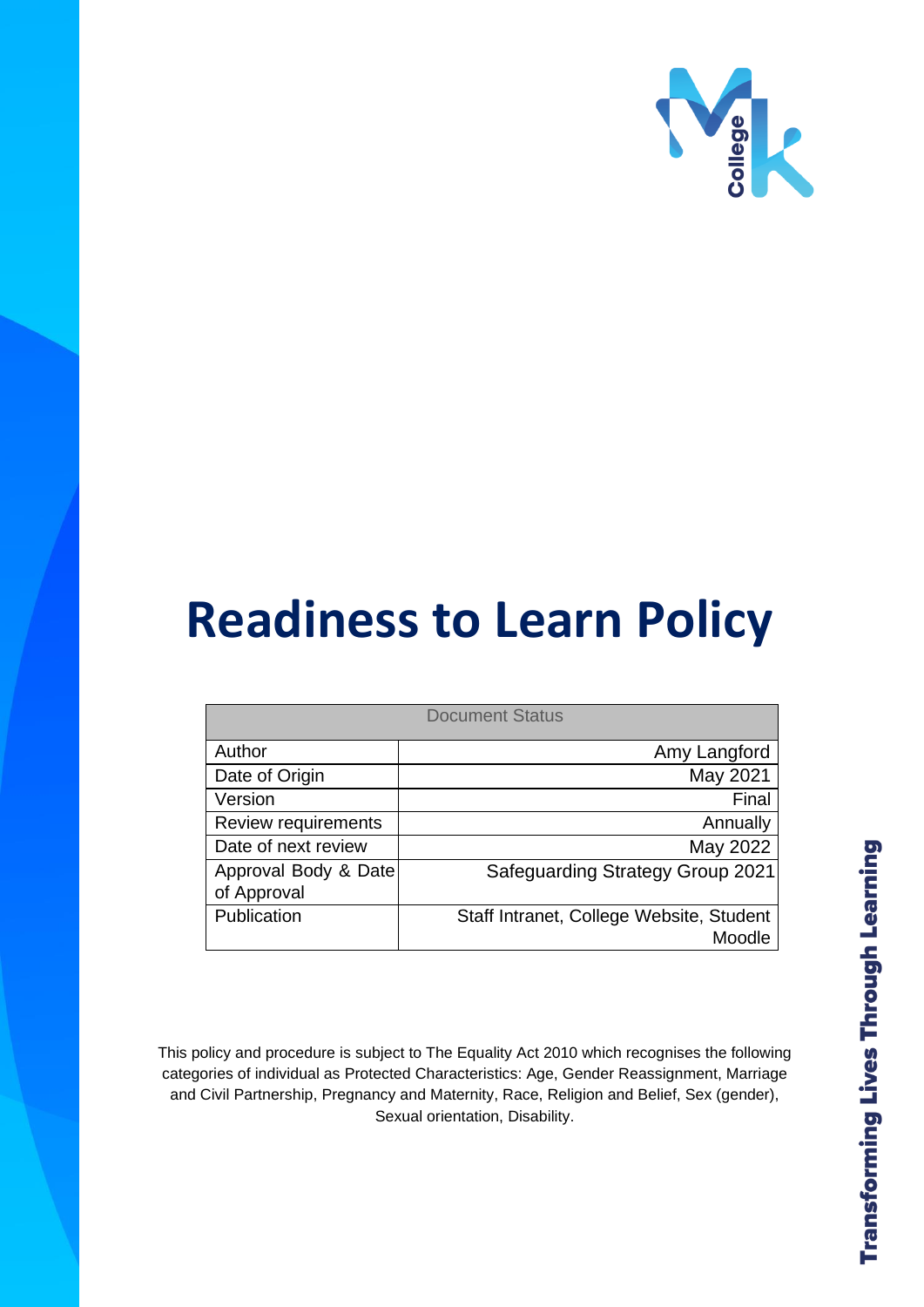# **1. Scope and Purpose**

The primary approach of this policy is the recognition that each student is an individual and will be treated with respect. When students face a personal, challenging situation the College will endeavour to take a fair and consistent approach in circumstances where students are unable to meet course requirements in terms of attendance; participation in class or completion of work; due to:

- (a) Aspects of the student's personal life such as caring responsibilities
- (b) Any additional learning needs such as a Disability, Learning Difficulty or Medical Need
- (c) A mental health difficulty or illness (refer to the Mental Health and Wellbeing Guidance - Annexe 5).

For those students who experience any of the above, it may be more appropriate to address concerns related to their attendance and behaviour through an approach based on a consideration of their readiness to learn, rather than adopting disciplinary procedures.

The College acknowledges that as a result of implementing this policy it will receive personal data of a confidential and sensitive nature. In these instances it will ensure that all such data is handled, processed and stored accordingly. Normally sensitive personal data and confidential information will only be disclosed to third parties with the express, informed consent of the student for the purposes of implementing this policy. However, there may be occasions where the College is obliged to disclose. These include:

- Where the student's behaviour threatens their safety or the safety of others
- Where the member of staff or the College would be liable to civil or criminal penalty for failing to disclose.
- Where the student discloses a safeguarding issue this may need to be shared under the guidelines of the College's safeguarding policies.

The College's commitment to equal opportunities is demonstrated through its determination that every student receives a high quality learning experience which will bring them success. The Readiness to Learn Policy will be implemented in a manner which maintains attendance at College if at all possible.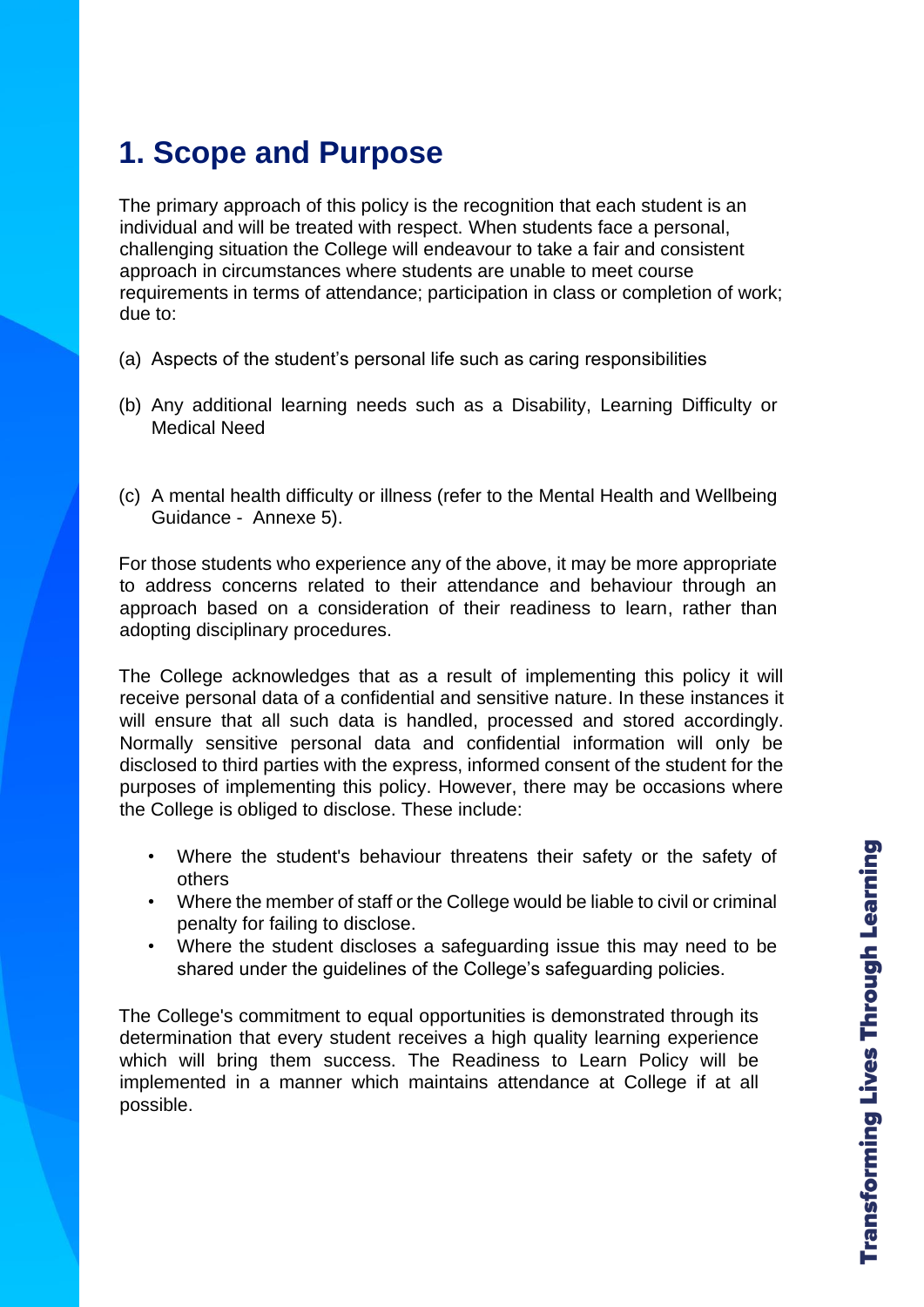### **Indicators of Concern**

- Serious concerns about the student emerge from a third party (friend, colleague ,placement provider, member of the public, employer, multiagency partner, parent) which indicate/s there is a need to address Readiness to Learn
- A student has told a member of the College's staff that they have a problem and/or provided information which indicates that there is a need to address their readiness to learn.
- The student's disposition is such that it indicates that there may be a need to address a possible underlying mental health issue. For example, if a student has demonstrated mood swings or uncharacteristic behaviour, shown signs of depression, become withdrawn, aggressive, stressed, irritable or is becoming intimidating towards others.
- Behaviour, usually dealt with as a disciplinary matter, but which is considered could be a result of underlying physical or mental health problems.

There are four stages to the process

**Stage 1** – Pre Entry

**Stage 2** – Emerging Concerns

**Stage 3** – Continuing or Strong Initial Concerns

**Stage 4** – Immediate Serious and/or No Progress Concerns

It is not necessary to progress through each stage of the process in every case. Identification of the appropriate stage of the procedure to use will be determined following risk assessment by the Wellbeing or Additional Learning Support Team.

Where a serious risk is identified, the procedure may be entered at Stage 3 or 4 depending on the level of risk. Should a student be unwilling to participate in the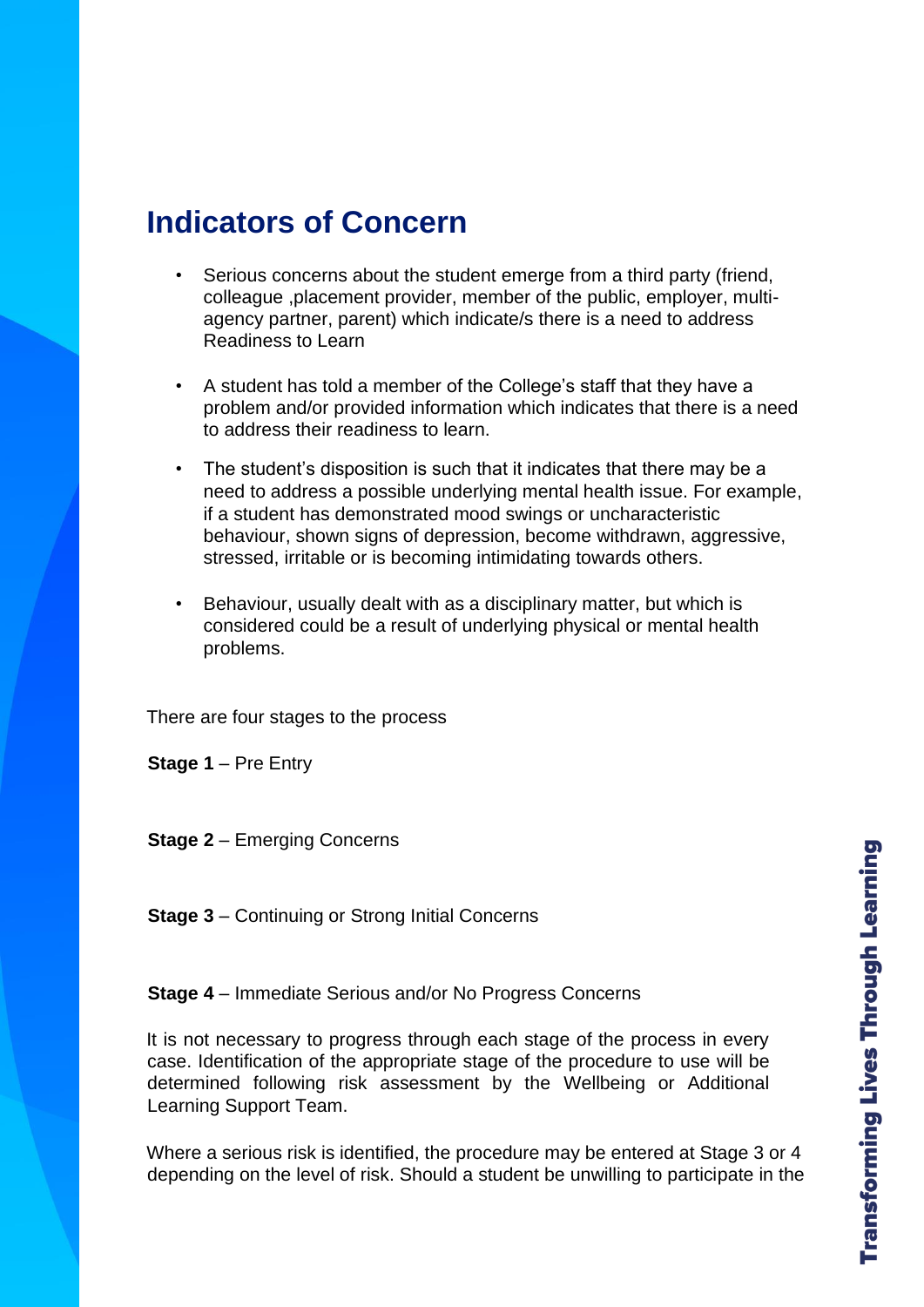procedures, the process will continue in their absence with all options remaining available.

### **2. Responsibilities**

2.1 Where a student discloses an illness, learning need or disability prior to starting the course, this is addressed by the Additional Learning Support (ALS) team.

2.2 If this is at interview or at enrolment this will be referred to the ALS team

2.3 If the disclosure is made whilst on course the tutor should inform the relevant support team as soon as possible via Pro-Monitor.

2.4 A member of the Safeguarding team must be informed as appropriate of safeguarding concerns in accordance with the safeguarding policy.

2.5 Following an assessment by an appropriate member of the learning support team the case will be referred to the SEND panel if necessary to convene an ad hoc meeting to discuss the case and reach a decision.

### **3. Procedures – see flowcharts on page 9**

#### 3.1 **Stage 1 Pre-Entry**

3.1.1 Prospective students are encouraged to disclose any additional learning needs related to their mental or physical health on application.

3.1.2 The College will ask for specific information on the students Disability/ Medical Condition (anorexia nervosa, psychosis etc.) rather than accept any generalised information on the Disability/Medical Condition. This information will be used primarily to establish the best programme of study and to put any additional support requirements in place in line with reasonable adjustments.

3.1.3 The College will take into account its duty of care towards all students and staff, Health and Safety considerations and what can be reasonably be expected of teaching staff

3.1.4 Wherever possible, the College aims to include health professionals and other external experts in discussions and in all cases medical evidence will be required to inform the support plan agreed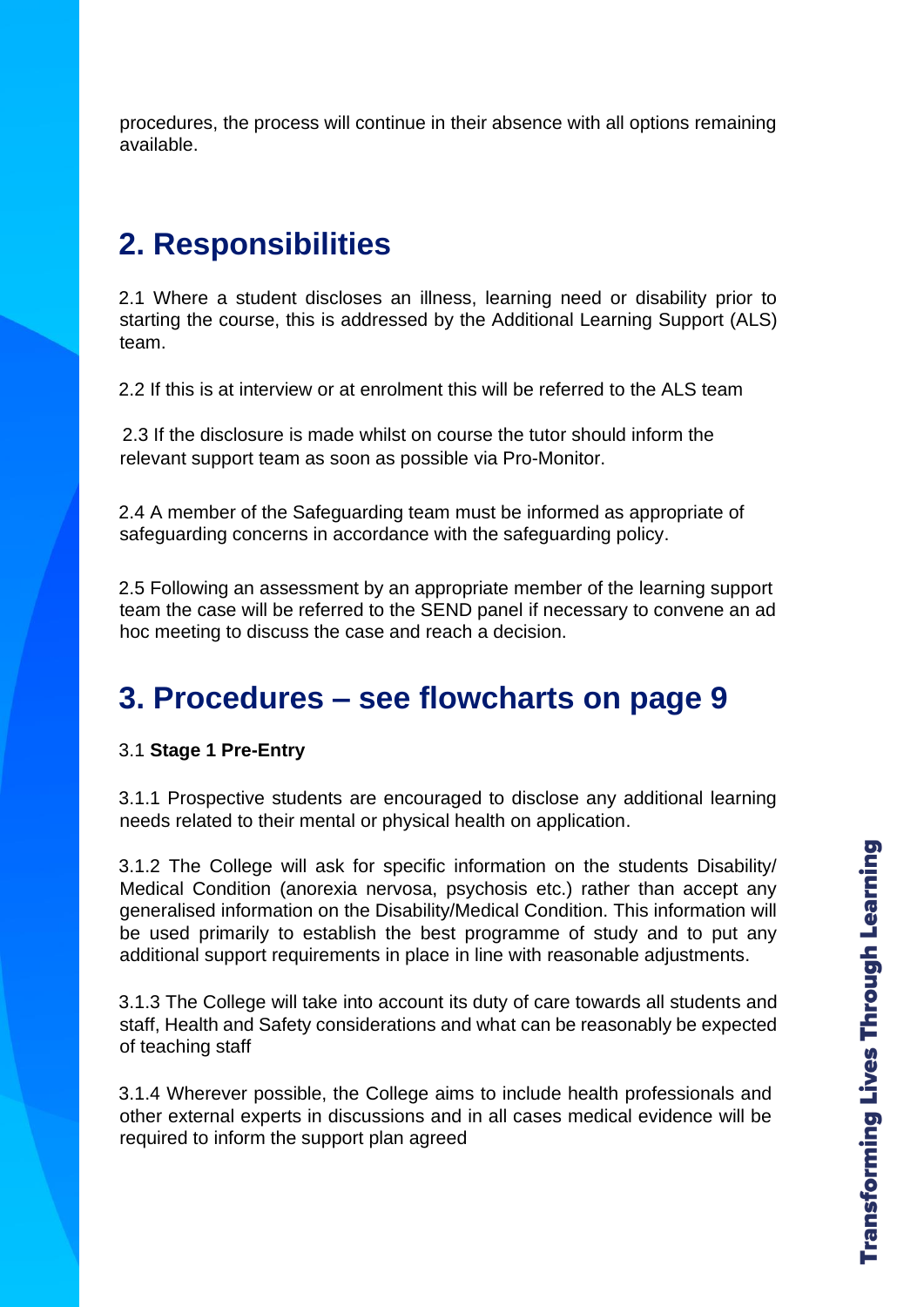3.1.5. Where appropriate, the College will draw up a risk assessment before an offer of place can be made.

3.1.6 Consent will be sought to share information the College holds with all relevant staff members and in the event that external agencies need be contacted.

#### 3.2 *Stage 2 - Emerging Concerns*

This applies where emerging concerns about a student's health, safety or wellbeing are raised.

3.2.1 Following an assessment by an appropriate member of ALS or Wellbeing Team and, if relevant, a Wellbeing Review, the case will be referred to the SEND panel to convene an ad hoc meeting to discuss the case and reach a decision.

3.2.3 As a result of the meeting the following action will be taken:

- An action plan with SMART monitoring targets to address the issues discussed may be created which can involve referral to external agencies.
- All outcomes will be recorded and stored securely. Records will be kept by learning support and/or on CPOMS depending on the content, with a reference made on the student's virtual file (pro monitor).

#### 3.3 *Stage 3 – Continuing or Strong Initial Concerns*

This applies when continuing or serious concerns about a student's health, safety or mental well-being are raised. Staff should refer to the ALS and Wellbeing Team and a designated safeguarding officer.

- 3.3.1 The case will be referred to the SEND panel to convene an ad hoc meeting to discuss the case and reach a decision.
- 3.3.2 Discussions will involve establishing whether further reasonable adjustments or support can be put in place to enable the student to continue their studies.
- 3.3.3 As a result of the meeting one of the following actions will be taken
	- Consideration given to the delivery method of the course, possible online engagement to enable continuation of study.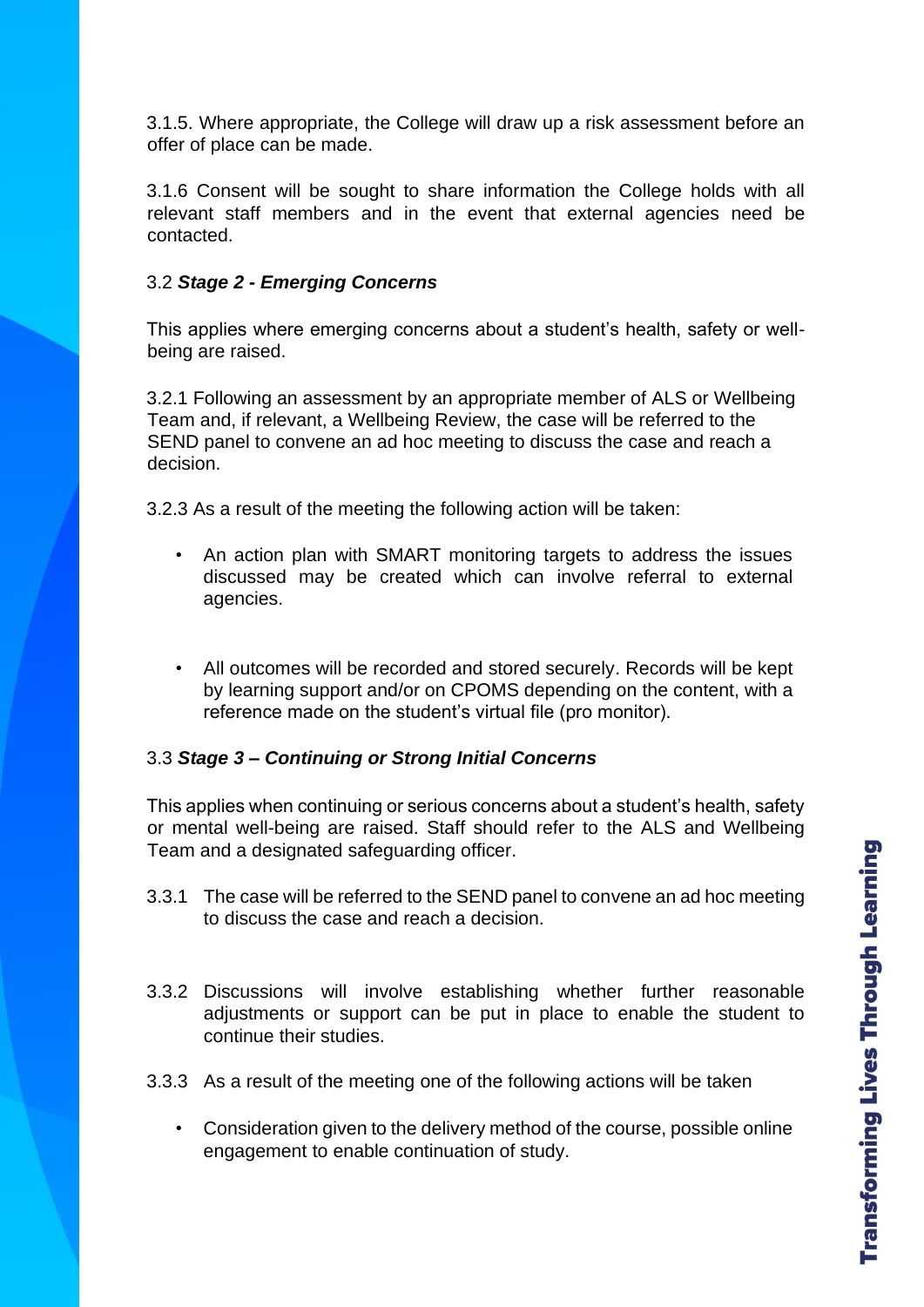• Recommended withdrawal from the course with a view to re-enrolling at a future date. This may or may not be the same course dependant on the nature of the concerns.

If a student is asked to withdraw from a course of study they will be asked to do this voluntarily. If the student refuses to enter into this agreement voluntarily, the Disciplinary and Attendance policies and procedures may be implemented depending on the nature of the concerns.

#### 4 – *Stage 4 – Immediate and Serious and/or No Progress Concerns*

This applies when there are immediate and serious issues or where no progress from previous concerns has been made or where a student's actions or behaviours are putting the health, safety, well-being or academic progress of themselves or other individuals at significant risk and /or are likely to adversely affect the reputation of the College.

4.1 If the case is the result of an incident which falls into one of the above categories, staff should ensure they minimise any immediate danger to the individual or witnesses whilst not exposing themselves unnecessarily to personal danger and the following process should be followed:

- A member of the senior leadership team, a member of the designated safeguarding team and External agencies (if appropriate) should be contacted.
- The student will be told not to attend college for a period of time up to 5 working days during which time a case conference will be convened.

4.2 If a student has reached this Stage as a result of not having met previous recommendations

- The student will be told not to attend college for a period of time up to 5 working days during which time a case conference will be convened.
- 4.3The case will be referred to the SEND panel who will convene an ad hoc meeting to discuss the case and reach a decision. At the panel the student parents/carers may be asked to present medical information and further reports and assessments may be requested to support the decision.
	- In all cases involving students aged 18 or younger, a parent or guardian should be involved. If the student is over 18 years of age they are entitled to support but not from any legal representative.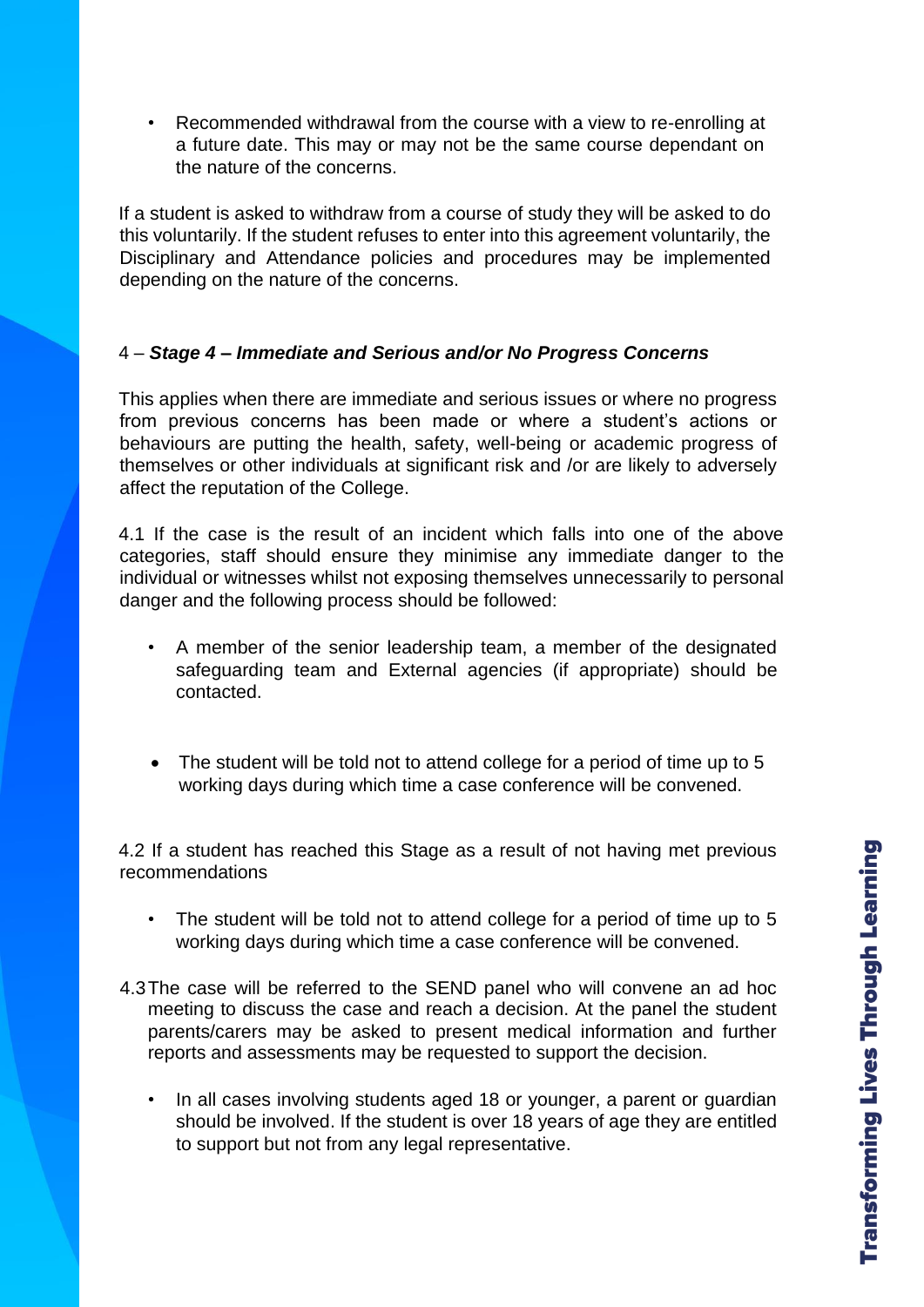- 4.4If the panel has convened as a result of an immediate and serious incident the risk assessment will inform whether a supportive action plan can be put in place in order for the student to remain at college. If this is the case, the action plan should be revisited after 4 weeks to ensure progress is being made; the panel should reconvene to discuss this.
- 4.5If the panel has met as a result of no progress concerns or increasing concerns, a decision should be made about whether the student remains on their course.

4.6The following outcomes may be considered for both 4.4.and 4.5.

- Recommended withdrawal from the course with a view to re-enrolling at a future date. This may or may not be the same course dependant on the nature of the concerns.
- Completion of course as a distance learning package if time to complete is a consideration.

# **5 Appeals**

The student has a right of appeal where the decision has been made to exclude. All appeals should be made in writing to the Principal within 5 College days of the decision. Appeals can be made via [courseappeals@mkcollege.ac.uk](mailto:courseappeals@mkcollege.ac.uk)

# **6. Data Protection Issues**

All College staff are governed by the requirements of the Data Protection Acts 1984 and 1998. Under these acts, all data relating to a person's physical or mental health is regarded as sensitive, personal data. The College's policy on Data Protection contains guidance on the use of sensitive information and will be followed.

# **7. Key referral contacts**

MK Hospital - Accident & Emergency GP Police Social Services Childrens Services CAMHS ASCAT YOT Probation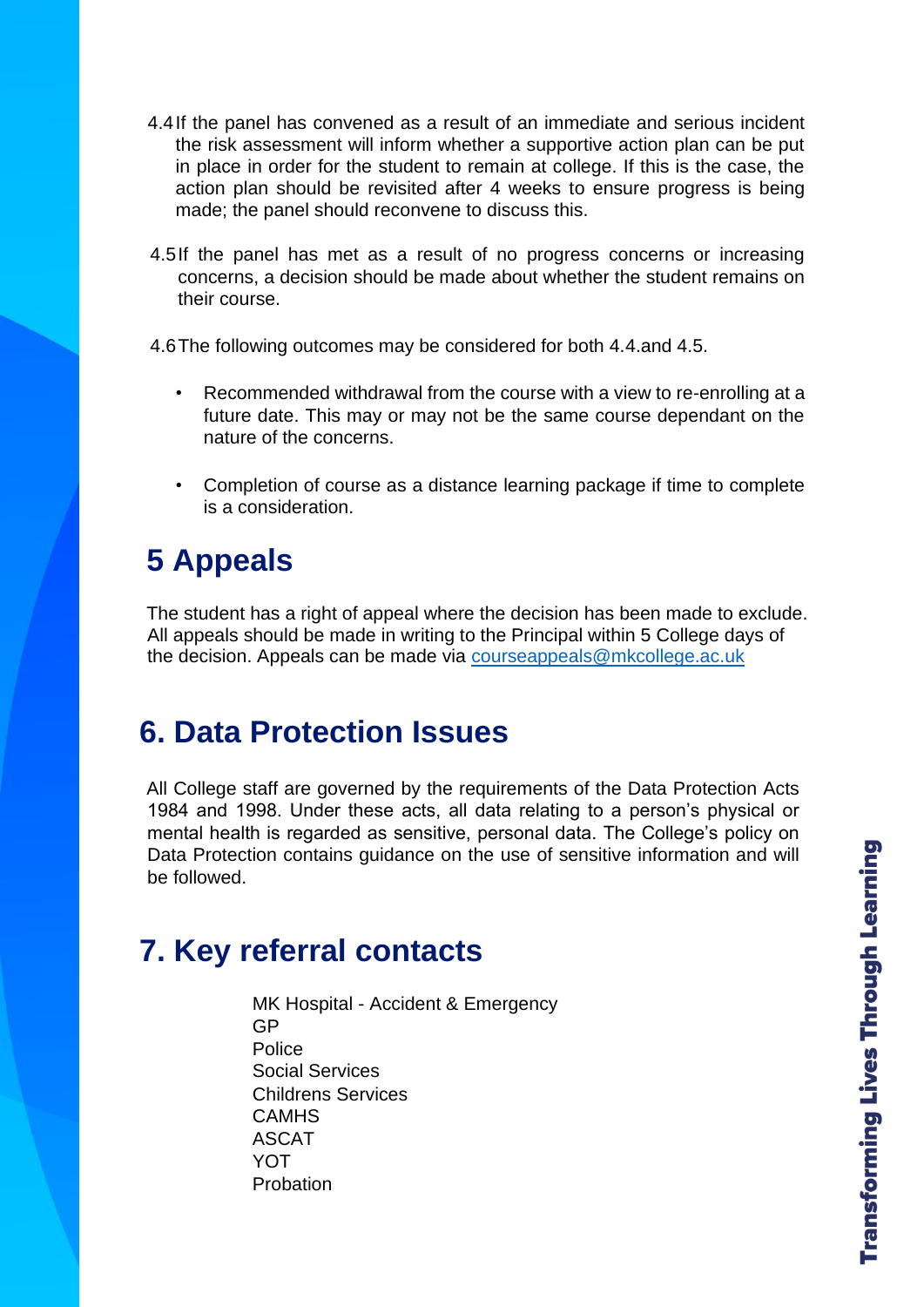Statutory Mental Health Services Multi Agency Safeguarding Hub

### **8. Cross Reference to College Policies & Procedures**

Admissions Policy Disciplinary Policy and Procedures Drugs Policy and Procedures Equal Opportunities Policy Complaints Policy and Procedures Data Protection Policy Safeguarding: Policy and Procedures for the Protection of Children and Vulnerable Adults SEND / Learning Support Policy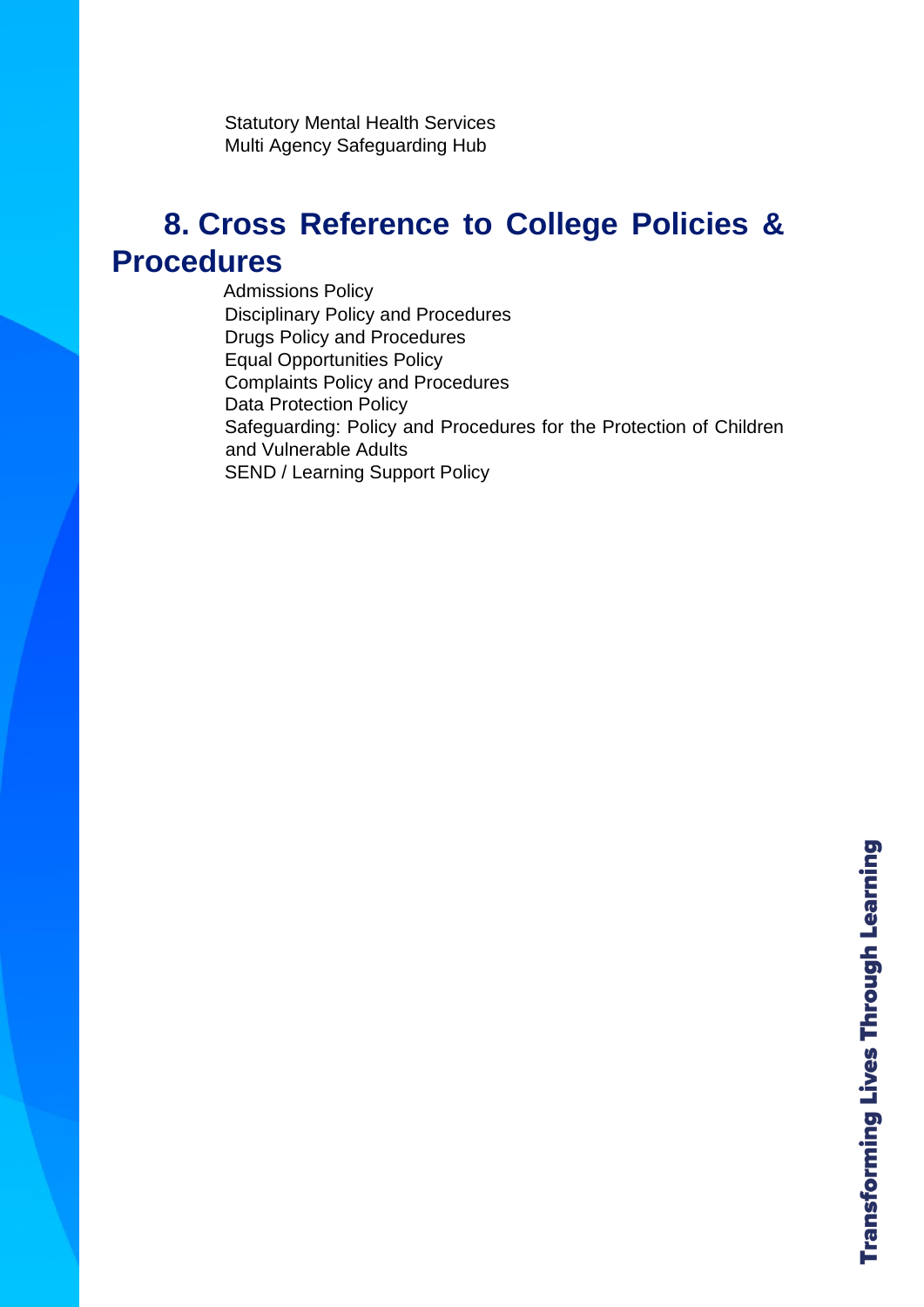# **Procedures Flowcharts**

# **Emerging Concerns**

New concerns raised about a current student's health, safety or wellbeing



Refer to learning support team or Wellbeing team for assessment



Referral to the SEND Panel if appropriate – ad hoc SEND meeting may be convened



Outcome/actions decided and implemented. Learning Support keep records and key points recorded on Pro-Monitor/CPOMS

**Transforming Lives Through Learning**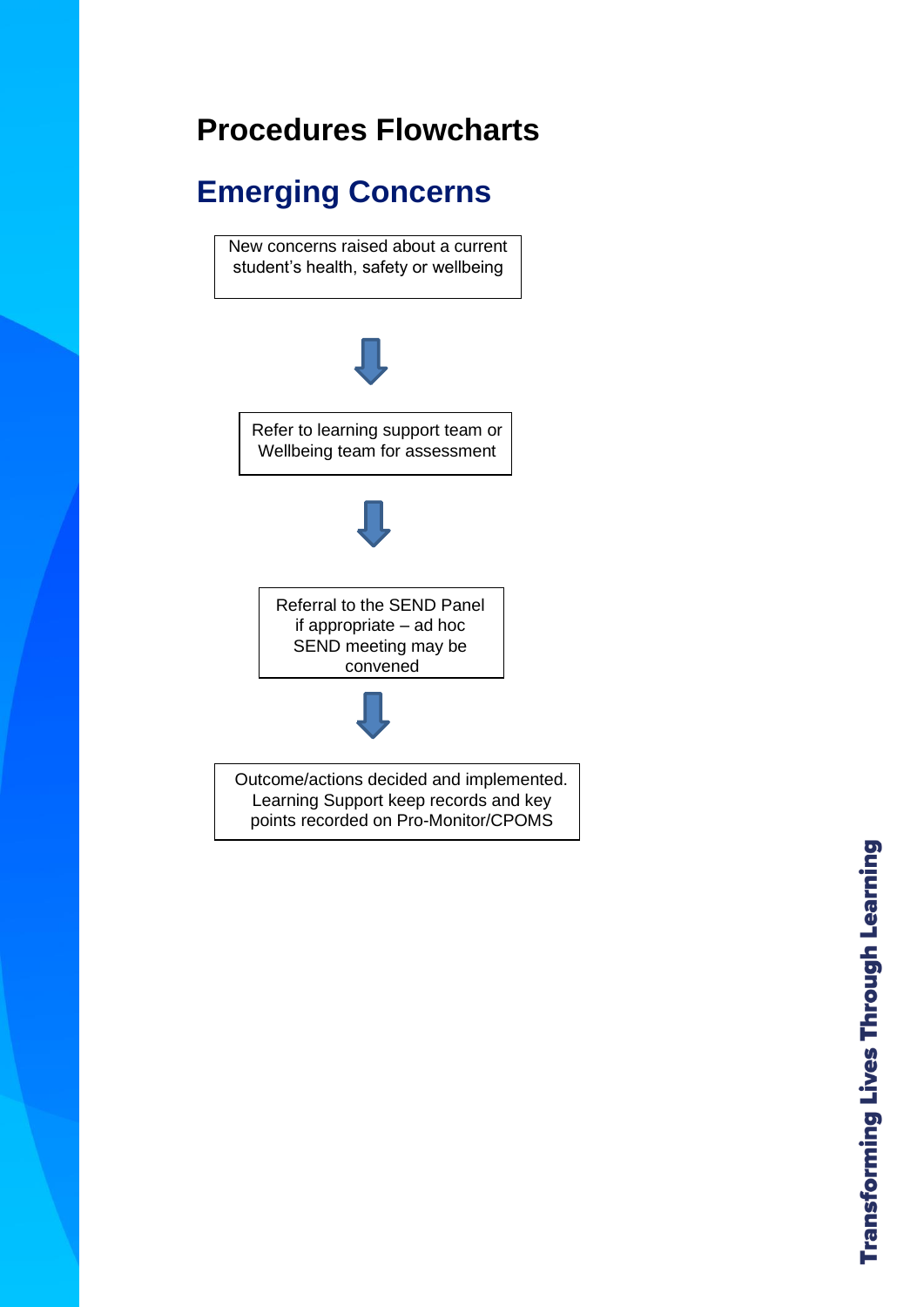# **Continuing or Strong Initial Concerns**